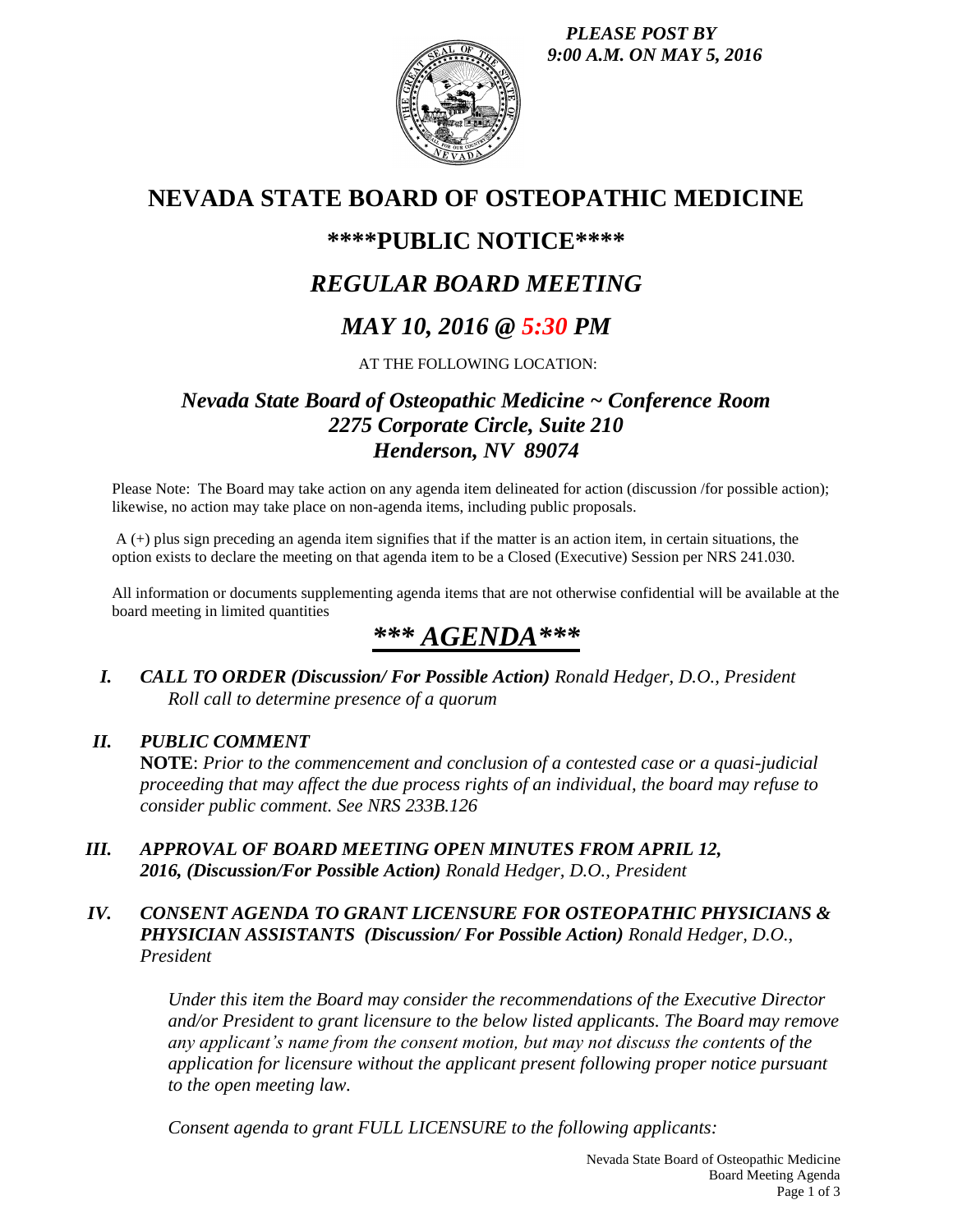### **Osteopathic Physician Name Specialty**

*Kenneth Adams, D.O. Ophthalmology Wahida Azimi, D.O. Internal Medicine Farhanahmed Contractor, D.O. Family Medicine Yakov Gizersky, D.O. - Endorsement Internal Medicine Robert Lang, D.O. Family Medicine Atalanta Olito, D.O. – Endorsement Anesthesiology Gabriel Pivawer, D.O. Diagnostic Radiology Mordecai Solomon, D.O. Internal Medicine*

*Octavian Mihai, PA-C Andrew Kim, D.O. Sarah Nguyen, PA-C Joseph Cerni, D.O. Ryan Nokes, PA-C Thomas Zyniewicz, D.O.*

## *Special Licenses NRS.633.411:*

## *Physician Assistant Supervising Physician*

*Rebecca Barnett, PA-C Lorrie Oksenholt, D.O.*

*Farshad Bozorgnia, D.O. Mountain View Hospital Kang Choi, D.O. Mountain View Hospital Kevin Urmaza, D.O. UNSOM – Family Medicine LV Robert Wills, D.O. Mountain View Hospital Steve Yoo, D.O. UNSOM – Family Medicine LV*

- *V. +FULL LICENSURE FOR OSTEOPATHIC PHYSICIAN BRADLEY IDELSHON D.O., (personal appearance), (Discussion/For Possible Action/Board may go into closed* **session** *pursuant to NRS 241.030 to move to a closed session because the discussion will have to do with this applicant's character, alleged misconduct, professional competence, or similar items). Ronald Hedger, D.O., President*
- *VI. + CONSIDERATION/APPROVAL OF REMEDIATION AGREEMENT AND ORDER REGARDING MITCHEL PHILLIPS, D.O., IBM PAUL MAUSLING, D.O., (Discussion/For Possible Action/Board may go into closed* **session** *pursuant to NRS 241.030 to move to a closed session because the discussion will have to do with this applicant's character, alleged misconduct, professional competence, or similar items). Ronald Hedger, D.O., President*

## *VII. EXECUTIVE DIRECTOR'S REPORT*

- *a. Compilation Statement*
- *b. Licensing*
- *c. FSMB Update*
- *VIII. LEGAL REPORT (Discussion/Action) by Louis Ling, Board Counsel and/or Sophia Long, Deputy Attorney General*

## *IX. ITEMS FOR FUTURE DISCUSSION/ACTION/UPCOMING AGENDA*

*X. PRESIDENT Report on Board Business, Ronald Hedger, D.O., President*

## *XI. PUBLIC COMMENT*

*Prior to the commencement and conclusion of a contested case or a quasi-judicial proceeding that may affect the due process rights of an individual, the board may refuse to consider public comment. See NRS 233B.126.*